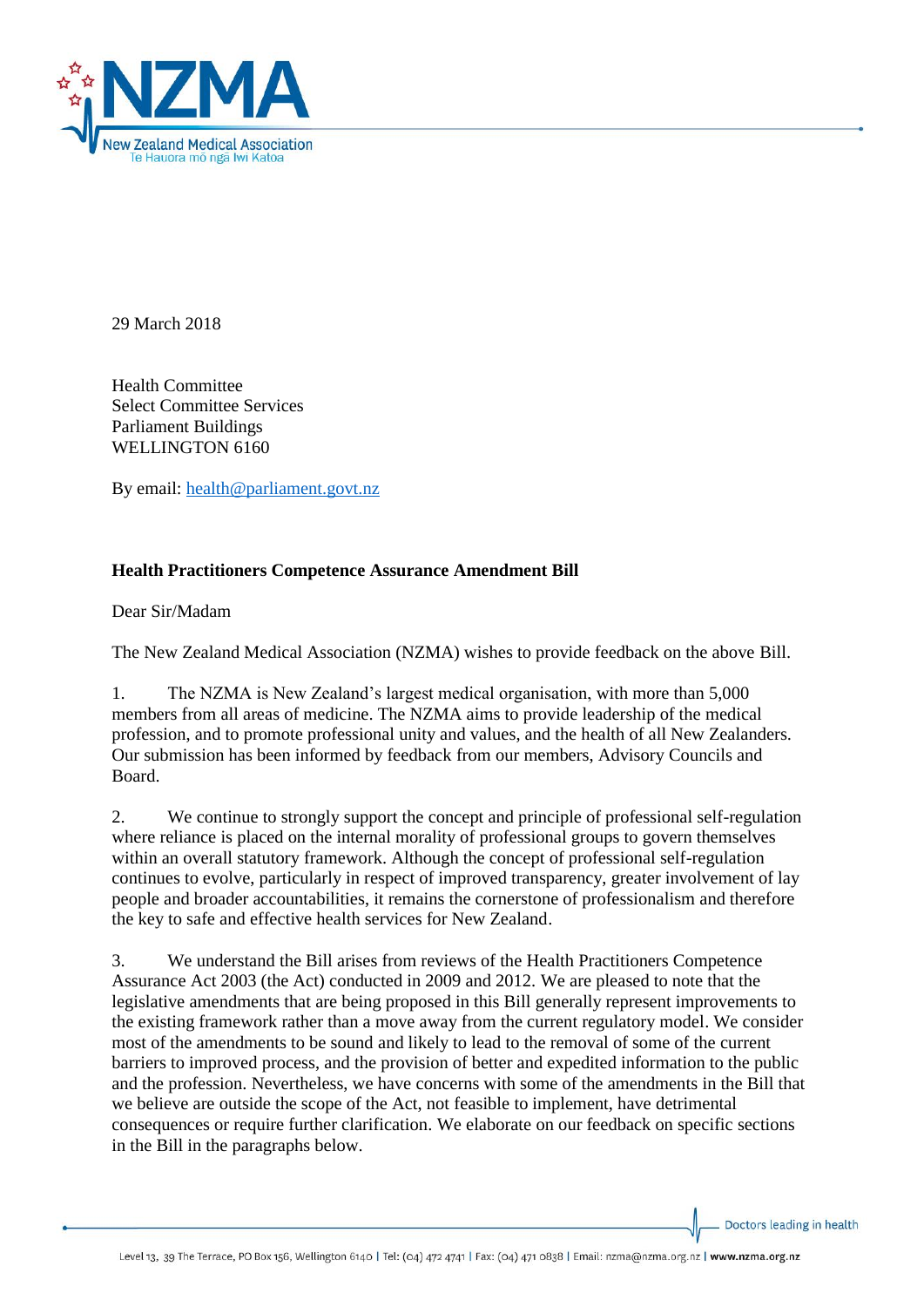### **Section 49 amended (Power to order medical examination)**

4. We note that 'a medical practitioner' is replaced with 'an assessor' who can be any health practitioner, not just a medical practitioner, and that 'medical examination' is amended to 'examination or testing.' This could mean a doctor is sent for examination to a nurse or allied health practitioner. We are concerned by these amendments as there is no detail about how an assessor is selected or the process for determining the appropriateness of the assessor. Until these details are specified and considered, we are unable to support these amendments.

### **Section 93 amended (Interim suspension of registration or imposition of restrictions on practice)**

5. We note that this amendment allows for immediate suspension of registration where there is a risk of serious harm to the public, without having to give notice of intention to suspend. We support this amendment and believe it rectifies the anomaly in the current Act which does not allow a responsible authority to suspend a practitioner immediately even though there is a serious risk of harm to the public.

### **Section 102 amended (Orders limiting restoration of registration)**

6. We note that this amendment sets a minimum time period within which a deregistered practitioner may not reapply for registration. This amendment does not appear to relate to the public safety aspect of the Act unlike other requirements in this section which specify education / counselling / treatment, etc, to address the matter that gave rise to the cancellation of the person's registration. Its only purpose seems to be punitive, and as such, it could be beyond the scope and aims of the Act.

#### **Section 103A Resourcing Tribunal's administration costs**

7. We note that this amendment introduces a new funding arrangement that requires responsible authorities to pay the Health Practitioners Disciplinary Tribunal an annual amount towards general administration costs that is determined by the number of health practitioners registered within the authority. We have concerns about how equitable this new funding arrangement would be, given the very large number of registered practitioners in some responsible authorities (eg, nursing) and the fact that some responsible authorities have a considerable proportion of registered practitioners that do not have annual practicing certificates. Given that the funding is for the Tribunal's administration costs, a more equitable alternative might be to require all responsible authorities to pay the same annual contribution towards administration costs.

### **Section 116 Amalgamation of authorities**

8. We note that these amendments allow the Minister to amalgamate existing responsible authorities. Our main concerns are that decisions to amalgamate may be influenced by the desire for cost savings, and that patient protections specific to a professional group could be compromised through an amalgamation process. These concerns are partly mitigated by the proposed requirement to consult the authorities before amalgamation, and to be satisfied that such amalgamation is in the public interest.

### **Section 116D Members not entitled to compensation for loss of office**

9. We note that this amendment proposes that no member of a responsible authority is entitled to any compensation for loss of office resulting from amalgamation. It appears designed purely to limit Crown expenditure. It has been suggested that this amendment may contravene existing employee rights and employer obligations under other legislation. We suggest that it would be useful to provide clarification on this point.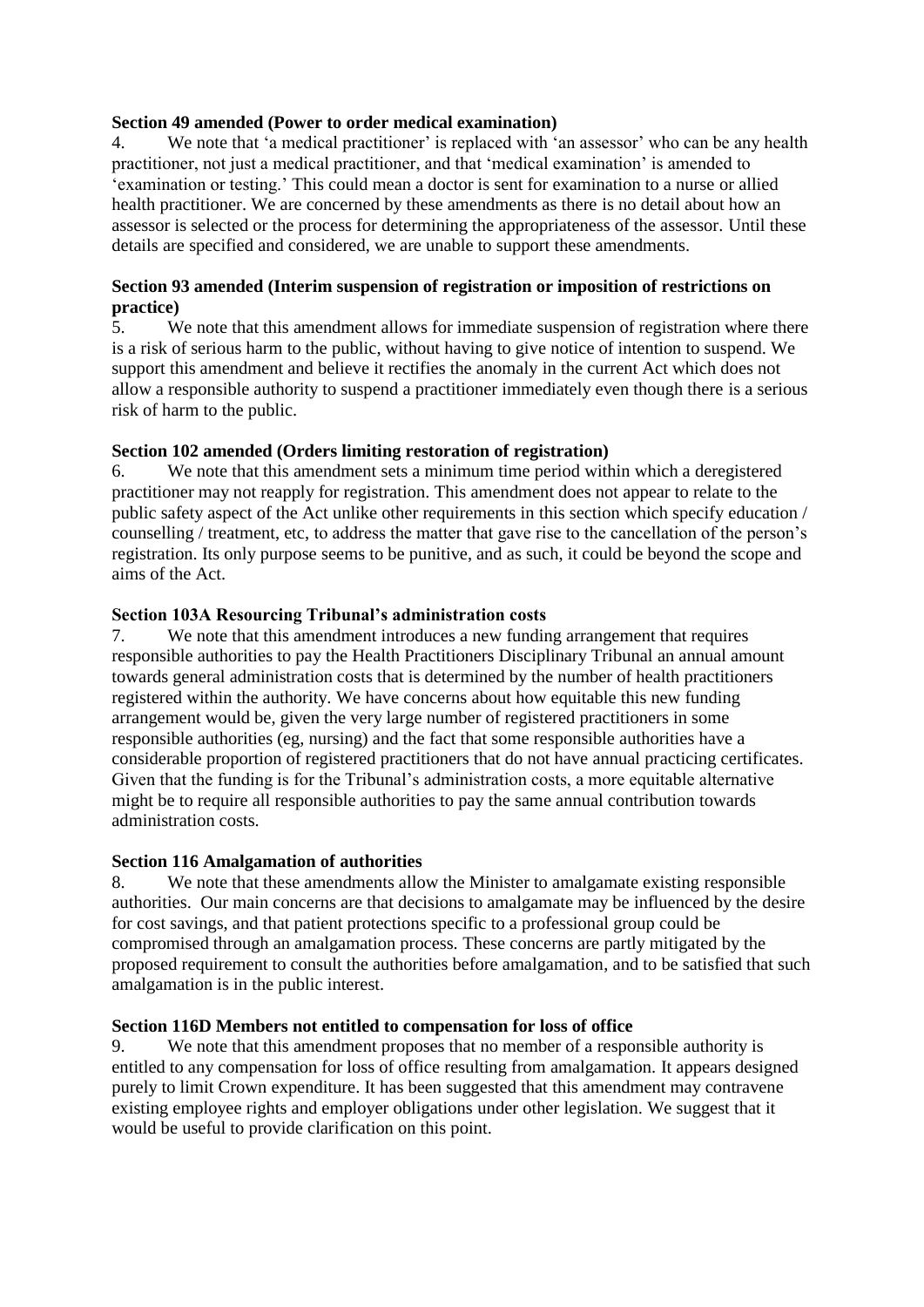## **Section 118 amended (Functions of authorities to promote and facilitate inter-disciplinary collaboration)**

10. We note that an amendment "to promote and facilitate inter-disciplinary collaboration and co-operation in the delivery of health services" is proposed. While teamwork is a laudable aim in its own right, we question the feasibility and value of trying to legislate for inter-disciplinary collaboration in legislation that is primarily about protecting the public by the licensing of individuals and ensuring their competence, conduct and fitness to practice. Teamwork already sits (along with cultural safety and a host of other competencies) under professionalism and professional conduct which the existing legislation covers. We do not believe that interdisciplinary collaboration and co-operation should be separated out and specified in this legislation. Accordingly, we seek the revocation of this amendment.

## **Section 122A Performance reviews of authorities**

11. We note that the Bill introduces the requirement for performance reviews of responsible authorities. While the concept of performance reviews is sound in principle, we have concerns that the proposed amendments are very open ended and lack detail about objectives, performance criteria, assessment methodology, and consequences if responsible authorities are found to be lacking in any area. Of particular concern is that responsible authorities do not appear to have any ability to challenge or respond to the review and must immediately publish the report. Unlike in some other jurisdictions, New Zealand does not have an overarching independent body to oversee and regulate the responsible authorities. We note that the amendments put the Ministry of Health in charge of this process although they must appoint an independent person to conduct the review. We submit that an overarching body should be fully independent and have powers to back up its findings.

12. We note that the proposal also tasks the Ministry of Health to set the terms of reference for each review. To ensure a level playing field for all responsible authorities, we submit that it would be better to use a common set of principles that inform reviews of all responsible authorities. We also seek clarification on who determines the specific performances measures that would be used, and how to ensure that these will not be influenced by political or workforce priorities. For example, a valid performance measure could be the average length of time to license a non-New Zealand trained practitioner. While there may be good grounds for this process to take an extended period in many cases, there could be political and sector drivers to speed this process up.

## **Section 134A Authority to provide to Director-General of Health information about health practitioners**

13. We note that these amendments relate to the mandatory provision of workforce data by responsible authorities to the Ministry of Health for the purposes of workforce planning and development. We note that the information to be provided includes a health practitioner's name, date of birth, employer, places of work, and average weekly hours worked at each place of work. We do not support these amendments for a number of reasons. Collection of workforce data does not fit within the purpose of the Act. The amendments would place an obligation on responsible authorities without providing any empowering provisions, including provisions for funding this activity. In addition, these amendments appear to breach practitioners' rights to privacy.

14. Currently, the Medical Council collects workforce data as part of Annual Practicing Certificate applications, but it is not mandatory to provide this. Health Workforce New Zealand (HWNZ) provides the Medical Council with the questions it would like answered and the Council then provides this information in a nonidentifiable fashion without divulging the raw data. Rather than enact mandatory information collection and sharing under the HPCAA (including the requirement for information to be disclosed in an identifiable form), we suggest that matters